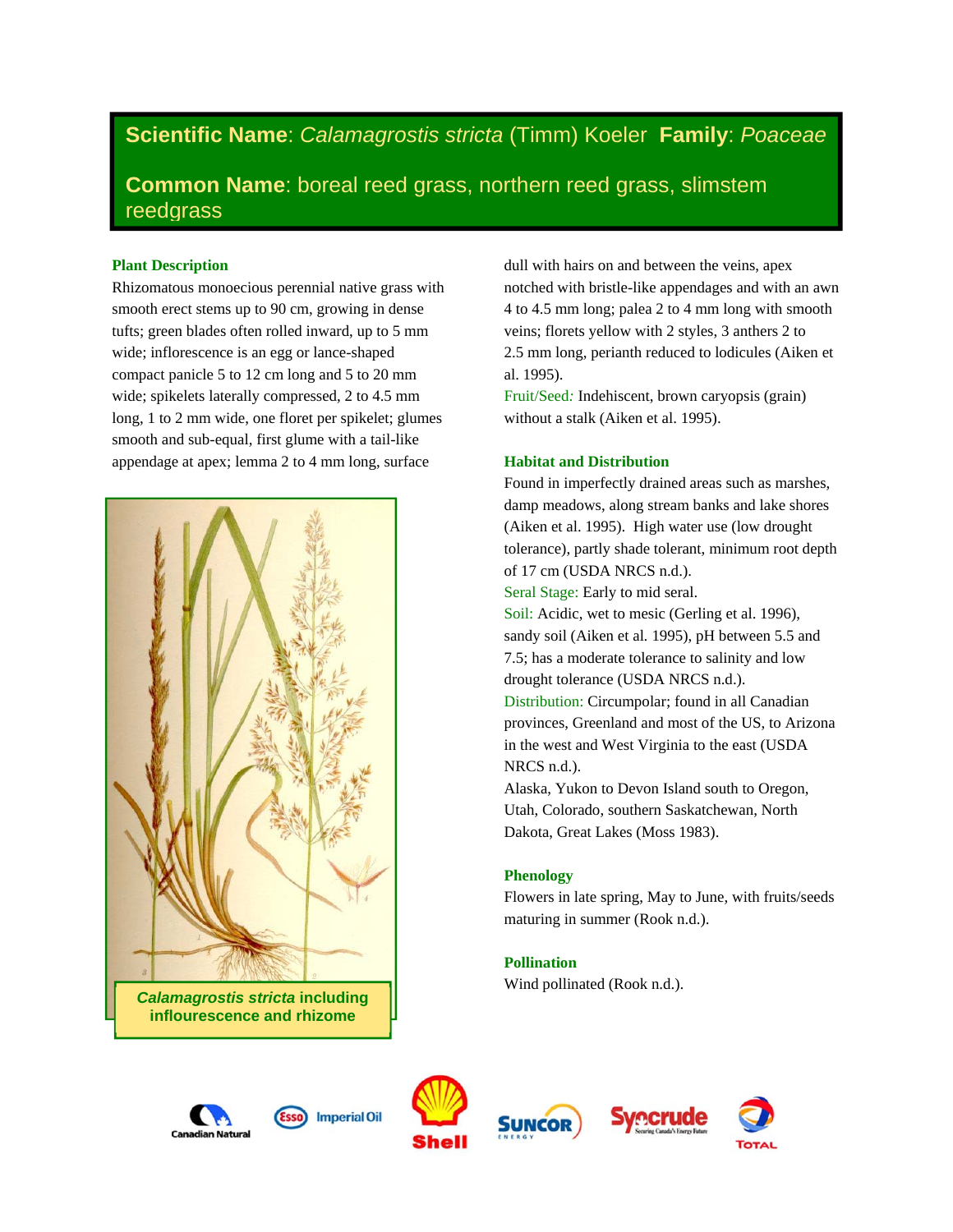## **Seed Dispersal**

Wind dispersed with some animal dispersal by granivores.

## **Genetics**

Primarily 2n=28 (Greene 1980) but can be 2n=56, 70 or 84 (Moss 1983).

## **Symbiosis**

Many species of *Calamagrostis* have associations with arbuscular mycorrhizae (Malcova et al. 1999, Puschel et al. 2007, Thormann et al. 1999).

#### **Seed Processing**

Collection: Cut stems and allow to dry before threshing.

Seed Weight: 0.17 to 0.22 g/1,000 seeds (Smreciu et al. 2002).

0.086 g/1,000 seeds (Pickseed 2010).

0.032 g/1,000 seeds (USDA NRCS n.d.). Harvest Dates: Collected late August to early

September in northern Alberta and Saskatchewan.

Cleaning: Thresh, shake or rub to separate seed from chaff. Winnow, using blower or screens, to remove chaff.

Storage Behaviour: Likely orthodox, dry to 3% relative humidity and store in sealed containers. Storage: Store dry at room temperature.

Longevity: Seed remains viable at least four years at room temperature.

#### **Propagation**

Natural Regeneration: Spreads primarily by rhizomes, less so by seed (Rook n.d.). Germination: 70% germination after stratification (Smreciu et al. 2002). Pre-treatment: 30 days cold stratification (Smreciu et al. 2002). Direct Seeding: 34 seedlings emerged from 200 seeds/row m (Smreciu et al. 2002). Planting Density: 4,500 to 7,300 plants per hectare (USDA NRCS n.d.).



*Calamagrostis stricta* **florets** 

Seed Rate: Seed crops can be grown on upland sites in areas with good soils and high annual precipitation (Tannas 2001).

Vegetative Propagation: In cultivation it is best propagated by root cuttings if soil is dry enough to support machinery (Tannas 2001).

#### **Aboriginal/Food Uses**

No known uses.

# **Wildlife/Forage Usage**

Wildlife/Livestock: Moderately palatable to grazers and browsers (USDA NRCS n.d.); used as forage by wood buffalo (Strong and Gates 2009) and lesser whitefronted geese (Markkola et al. 2003).

Grazing Response: *C. stricta* is an increaser under moderate grazing conditions. Seed heads are usually ungrazed in these conditions. It also reproduces rapidly from rhizomes (Tannas 2001). Decreaser when grasslands are grazed heavily (Tannas 2001).

#### **Reclamation Potential**

Can be used to reclaim wet meadows, banks and shore sites (Gerling et al. 1996).





**Imperial Oil** 





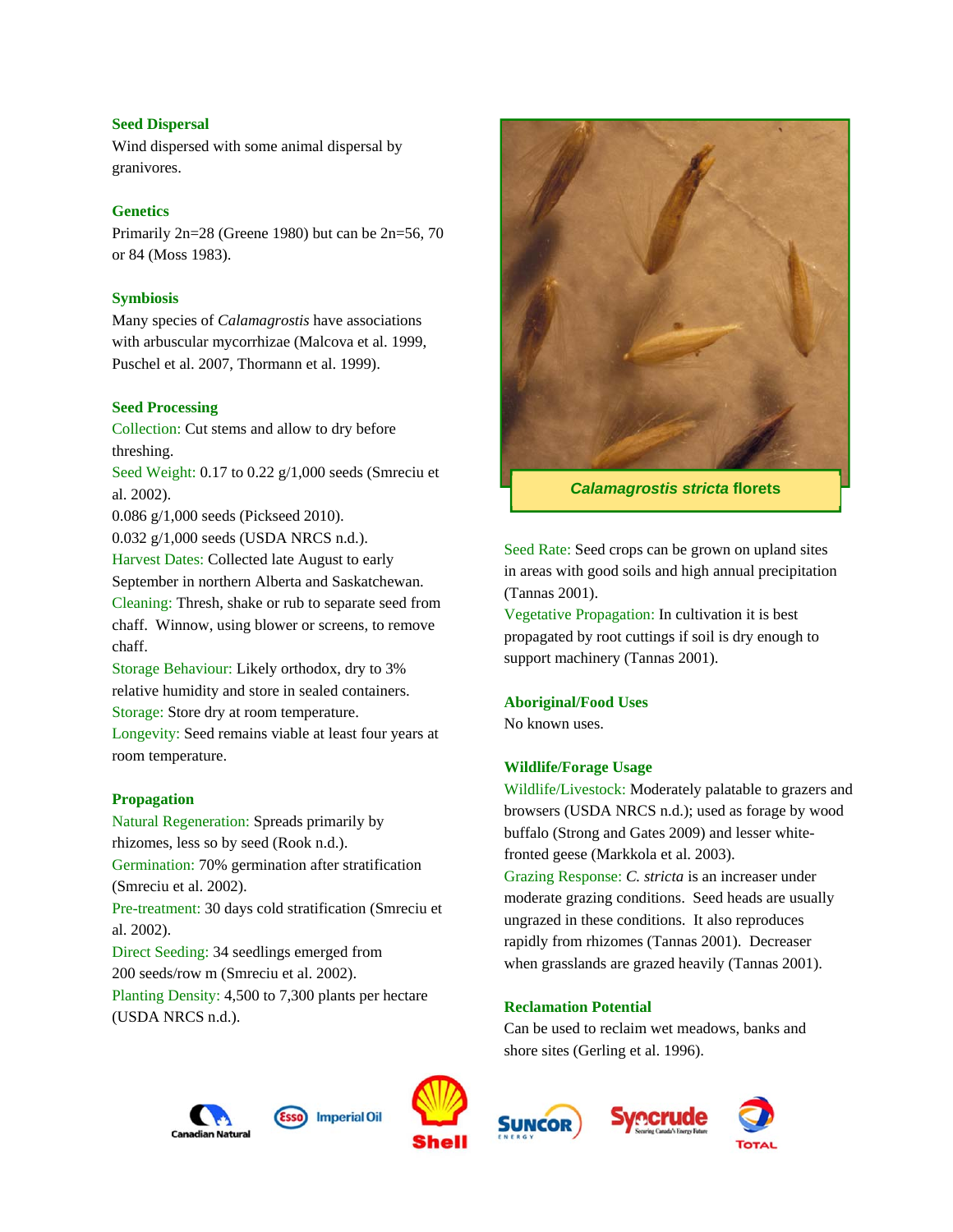#### **Commercial Resources**

Harvest Methods: Although untested, it is likely Calamagrostis can be threshed like other grain crops. Availability: No known commercial sources. Cultivars: No known cultivars.

#### **Notes**

*C. stricta* is listed as 94% intact (less occurrences than expected) in the Alberta oil sands region (Alberta Biodiversity Monitoring Institute 2014). There is some discussion regarding the taxonomy of the subspecies of *Calamagrostis stricta* and related *Calamagrostis* species as these may form a morphologically indistinct complex circumboreal in distribution (Greene 1980). There are several valid subspecies. In Alberta, *C. inexpansa* and *C*. *stricta* are both present (ITIS 2010, USDA NRCS n.d.). *Calamagrostis stricta* may hybridize with other Calamagrostis species in the wild (Crackles 1997).

## **Photo credits**

Photo 1: Wikimedia commons 2010. http://upload.wikimedia.org/wikipedia/commons/4/4  $2/Calamagrostis<sub>stricta.jpg</sub>$  [Last accessed May 22, 2013]. Photo 2: Wikimedia commons 2010.

http://upload.wikimedia.org/wikipedia/commons/6/6e /Calamagrostis\_stricta\_02.jpg [Last accessed May 22, 2013].

#### **References**

Aiken, S.G., L.L. Consaul and M.J. Dallwitz, 1995. Poaceae of the Canadian Arctic Archipelago: Descriptions, Illustrations, Identification, and Information Retrieval. Version: 10th December 2001.

Alberta Biodiversity Monitoring Institute, 2014. The status of biodiversity in the oil sands region of Alberta. Alberta Biodiversity Monitoring Institute, Edmonton, Alberta. 47 pp. http://www.abmi.ca/FileDownloadServlet?filename= The%20Status%20of%20Biodiversity%20in%20the

%20Oil%20Sands%20Region%20of%20Alberta\_201





Crackles, F.E., 1997. Variation in some populations of *Calamagrostis stricta* (Timm) Koeler in the British Isles and the putative past hybridization with *C. canescens* (Wigg.) Roth. Watsonia 21: 341-354.

Gerling, H.S., M.G. Willoughby, A. Schoepf, K.E. Tannas and C.A Tannas, 1996. A Guide to Using Native Plants on Disturbed Lands. Alberta Agriculture, Food and Rural Development and Alberta Environmental Protection, Edmonton, Alberta. 247 pp.

Greene, C.W., 1980. The systematics of *Calamagrostis* (Gramineae) in eastern North America. Ph.D. thesis, Harvard University, Cambridge, Massachusetts.

ITIS (International Taxonomic Information System), 2010. *Calamagrostis stricta* (Timm) Koeler. Integrated taxonomic information system on-line database.

http://www.itis.gov/servlet/SingleRpt/SingleRpt?sear ch\_topic=TSN&search\_value=501106 [Last accessed May 22, 2013].

Malcova, R., M. Vosatka and J. Albrechtova, 1999. Influence of arbuscular mycorrhizal fungi and simulated acid rain on the growth and coexistence of the grasses *Calamgrostis villosa* and *Deschampsia flexuosa*. Plant and Soil 207: 45-57.

Markkola, J., M. Niemelä and S. Rytkönen, 2003. Diet selection of lesser white-fronted geese *Anser erythropus* at a spring staging area. Ecography 26: 705-714.

Moss, E.H., 1983. Flora of Alberta. A manual of flowering plants, conifers, ferns, and fern allies found growing without cultivation in the province of Alberta, Canada. 2nd edition. University of Toronto Press, Toronto Ontario. p. 81.